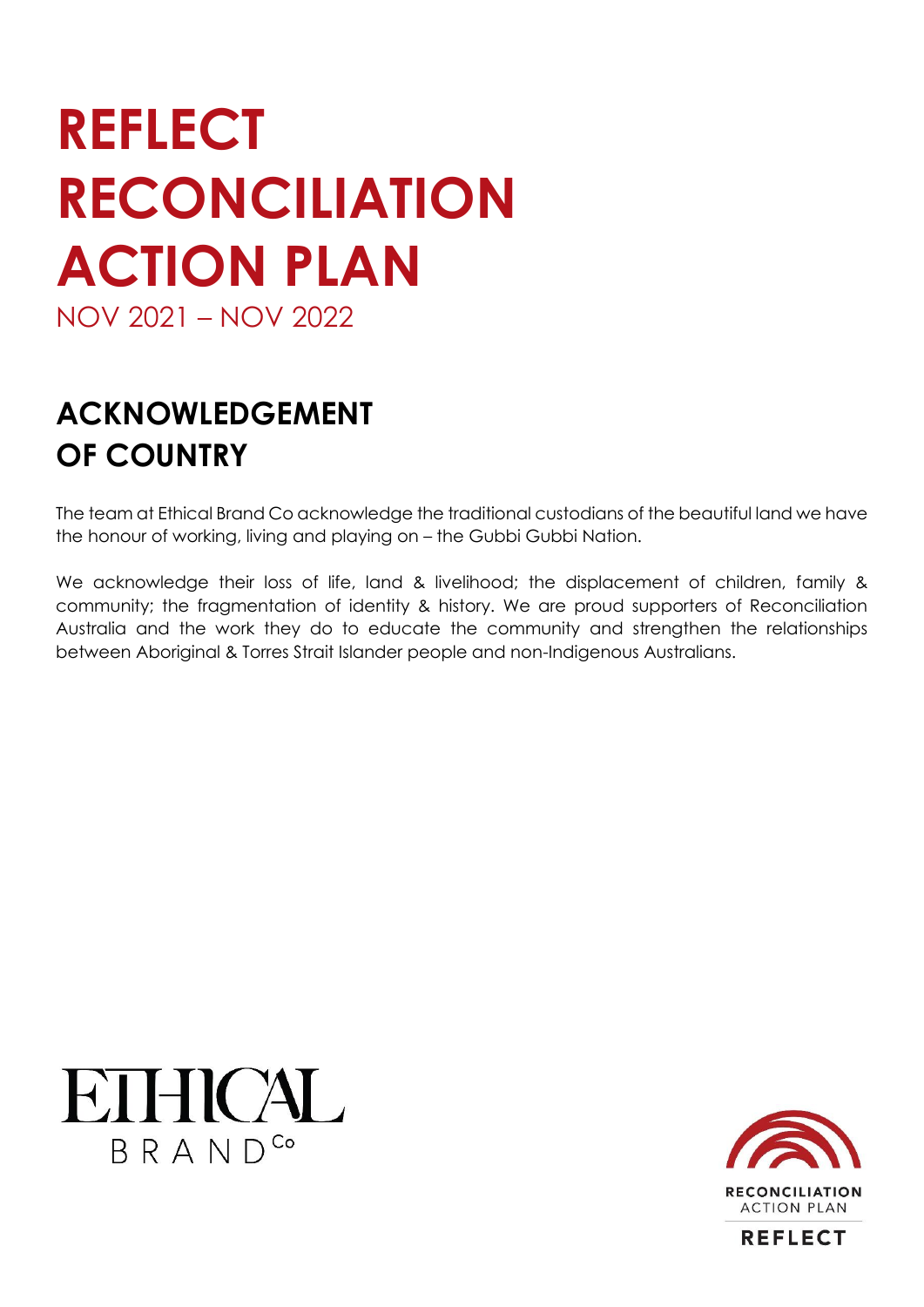

#### **OUR BUSINESS**

The core business of Ethical Brand Co is to provide market leading, professional quality hair care products that help enhance the lives of everyday people.

Our business currently employs twenty-three staff who work from our two office/warehouse locations on the Sunshine Coast, Queensland, Australia.

We do not currently employ any Aboriginal and Torres Strait Islander staff however if a new position becomes available, we will absolutely consider this with equal opportunity as we are committed to growing and supporting our diverse workforce.

The bulk of our company's geographic reach is conducted on a national level however we do supply product internationally on a small scale.

We supply our professional quality products to wholesale and retail customers throughout Australia and New Zealand. Our international reach is rapidly expanding as awareness around quality products and selfcare practices are becoming more important to everyday people.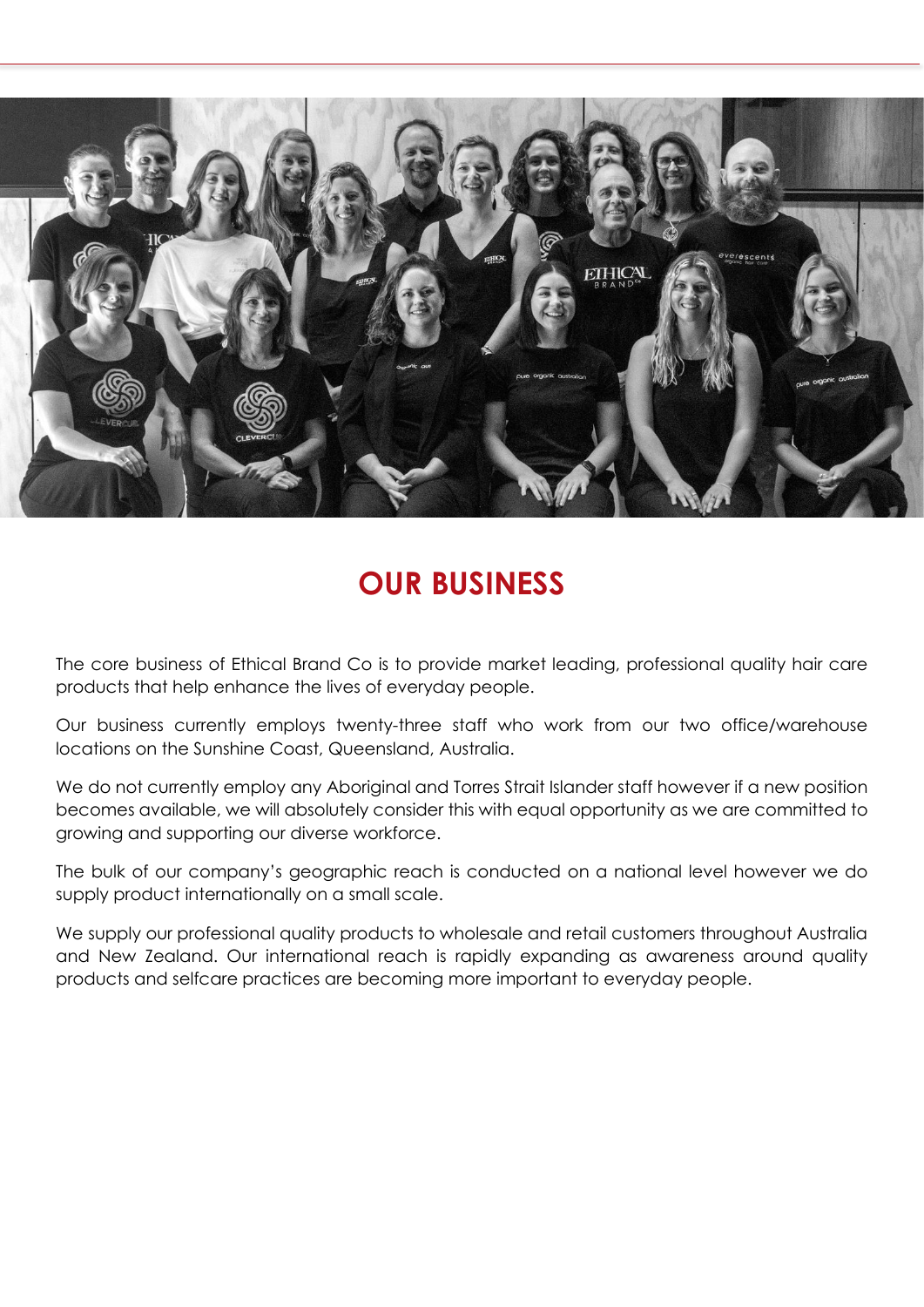# **OUR RECONCILIATION ACTION PLAN**

Ethical Brand Co has initiated our reconciliation journey as we feel for Australia to move forward together as one nation, each person needs to make commitments for reconciliation between Aboriginal and Torres Strait Islander and non-Indigenous Australians. We feel that as an Australian owned company, we can support the reconciliation movement by using our platforms to help share awareness, acknowledgement, support, and education. We believe that by creating a Reconciliation Action Plan (RAP) we will continue to foster inclusive relationships and environments within our community.

Ethical Brand Co commenced implementation of our RAP by providing information, resources, and allocated time for our staff to engage and commit to being involved. We communicate with our team members in different forms including verbal, written and hands on participation opportunities.

We have selected to implement a Reflect RAP within our company as it supports our vison for the initial steps of our Reconciliation Journey. The owners of Ethical Brand Co, Julia and Luke Charters, are committed to the delivery of our Reflect RAP allowing our team to spend time scoping and developing relationships with Aboriginal and Torres Strait Islander stakeholders and to help produce future RAPs that are meaningful, mutually beneficial and sustainable.

We have nominated Annmarie Van Oirschot, our Head of Culture as the RAP Champion, and the RAP Working Group (RWG) includes Hayley Austin our Sales and Marketing Coordinator. We endeavor to grow our RWG to be inclusive of further team members and to establish Aboriginal and Torres Strait Islander representation.

Ethical Brand Co's reconciliation journey has developed with our business as our team has diversified to include staff from different generations who all share common interest in reconciliation. This has included our company supporting non-for-profit organisations where possible and engaging in diverse and inclusive marketing campaigns.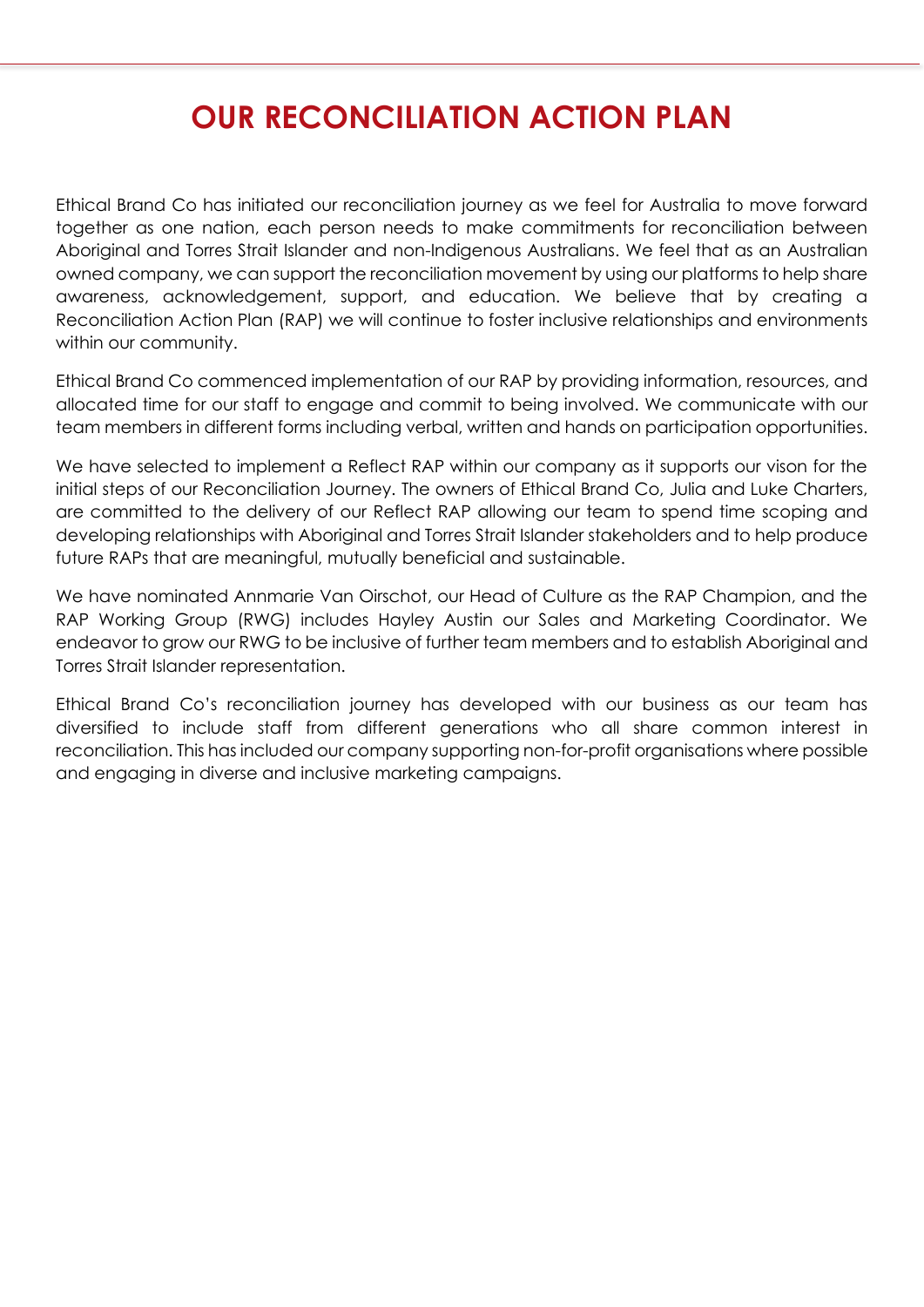## **OUR PARTNERSHIPS/CURRENT ACTIVITIES**

Our company is currently working on connecting with local Aboriginal and Torres Strait Islander businesses via Supply Nation directory and our staff member's personal contacts within our community.

Ethical Brand Co has recently incorporated an Acknowledgement of Country that is shared each time we gather as a team. We have also conducted an activity that involved input from all staff to share ideas and discussions on how they would like to further commit to reconciliation as individuals and within our workplace.



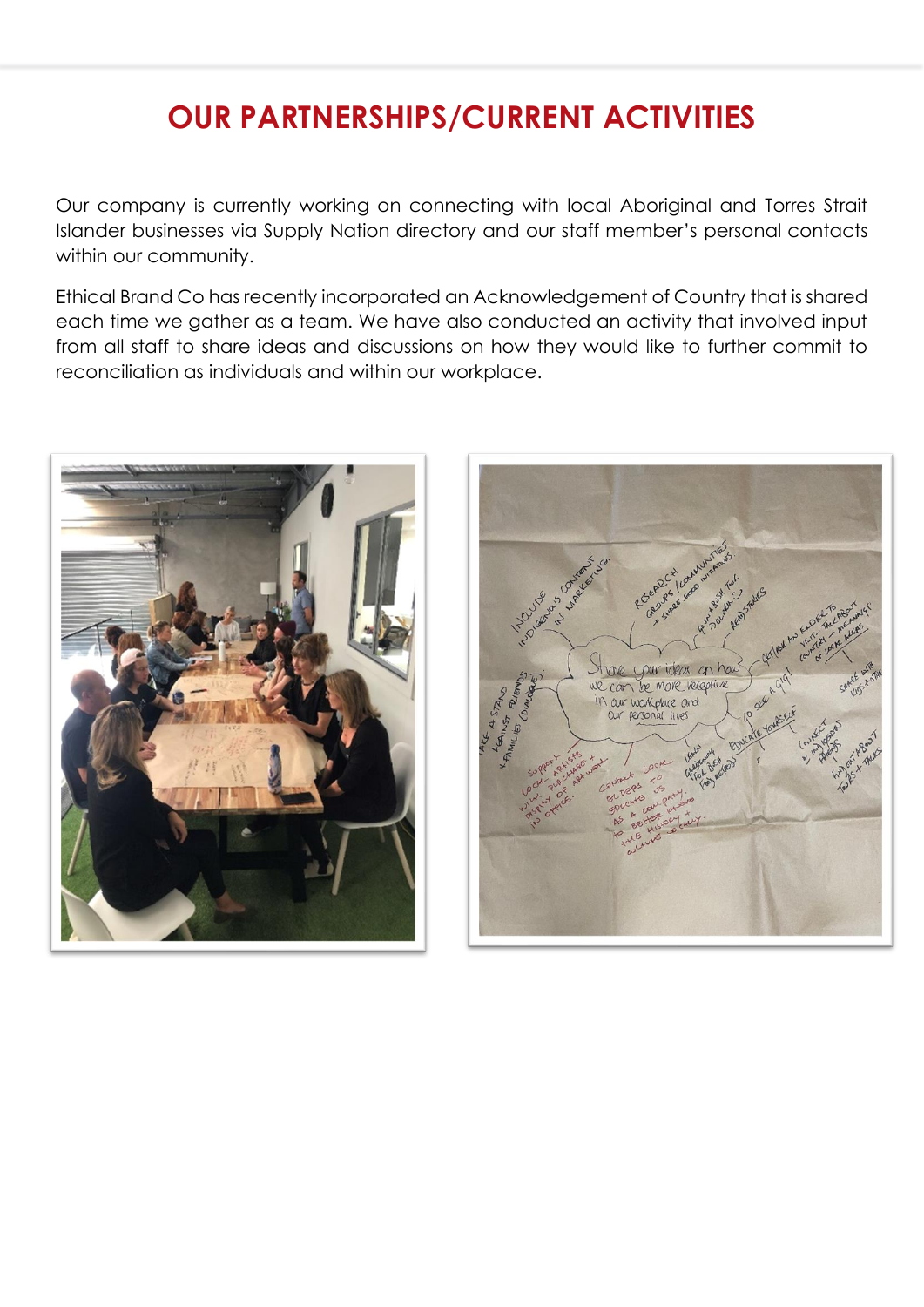Our team participated in a cultural awareness experience in August 2021 which has broadened our engagement locally and opened communication channels with Aboriginal and Torres Strait Islander peoples.



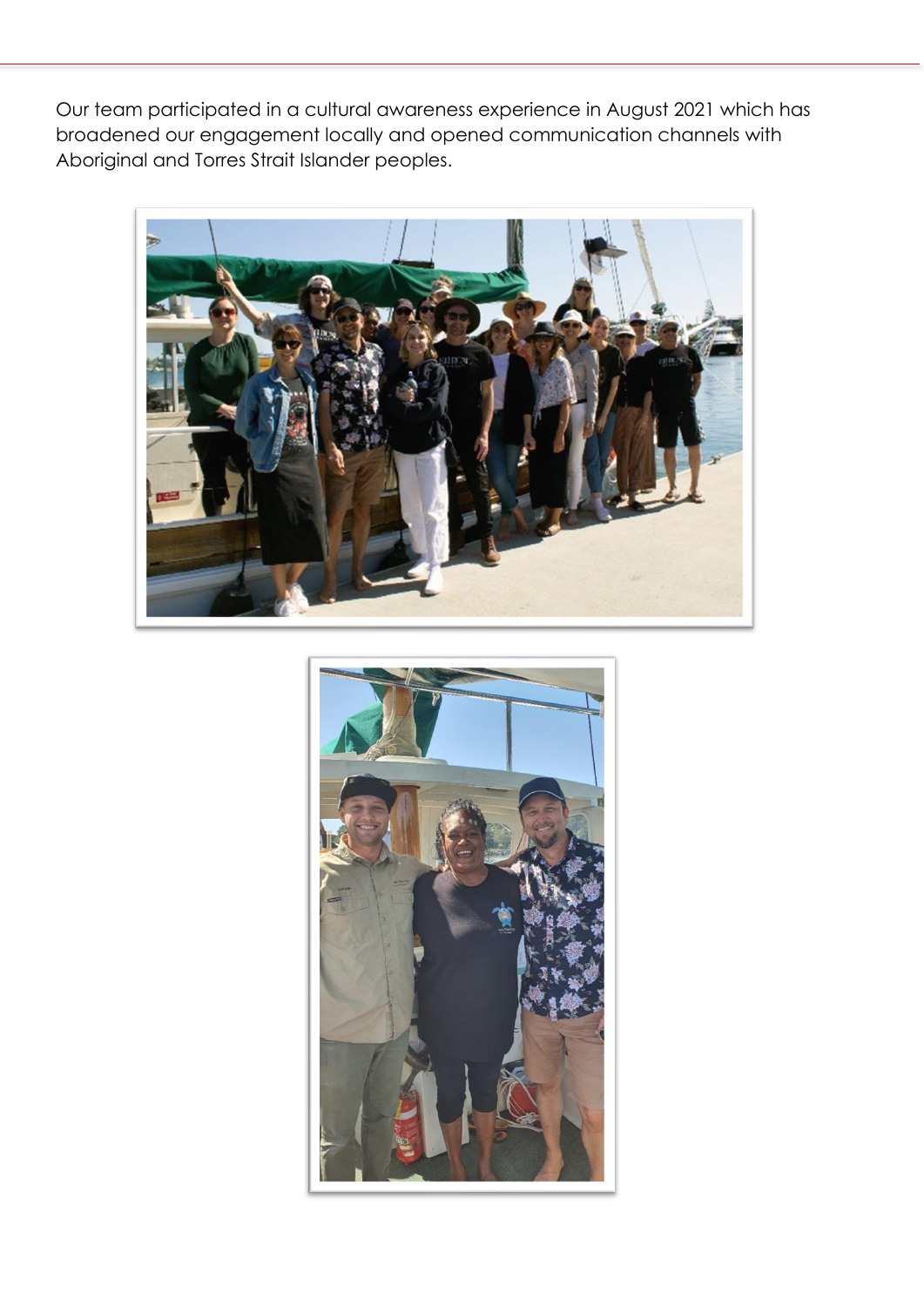

### **RELATIONSHIPS**

| <b>Action</b>                                                                                                | <b>Deliverable</b>                                                                                                                                  | <b>Timeline</b> | <b>Responsibility</b>               |
|--------------------------------------------------------------------------------------------------------------|-----------------------------------------------------------------------------------------------------------------------------------------------------|-----------------|-------------------------------------|
| Establish and<br>1.<br>strengthen<br>mutually<br>beneficial                                                  | Identify Aboriginal and Torres Strait<br>$\bullet$<br>Islander stakeholders and organisations<br>within our local area or sphere of<br>influence.   | 15/11/2021      | Sales &<br>Marketing<br>Coordinator |
| relationships<br>with<br>Aboriginal<br>and Torres<br>Strait Islander<br>stakeholders<br>and<br>organisations | Research best practice and principles<br>that support partnerships with Aboriginal<br>and Torres Strait Islander stakeholders<br>and organisations. | 15/11/2021      | Sales &<br>Marketing<br>Coordinator |
| 2.<br><b>Build</b><br>relationships<br>through                                                               | Circulate Reconciliation Australia's NRW<br>$\bullet$<br>resources and reconciliation materials to<br>our staff.                                    | 15/05/2022      | Sales &<br>Marketing<br>Coordinator |
| celebrating<br>National<br>Reconciliation                                                                    | RAP Working Group members to<br>$\bullet$<br>participate in an external NRW event.                                                                  | 27/05/2022      | Sales &<br>Marketing<br>Coordinator |
| Week (NRW).                                                                                                  | Encourage and support staff and senior<br>$\bullet$<br>leaders to participate in at least one<br>external event to recognise and<br>celebrate NRW.  | 15/05/2022      | <b>Head of Culture</b>              |
| 3.<br>Promote<br>reconciliation<br>through our                                                               | Communicate our commitment to<br>$\bullet$<br>reconciliation to all staff.                                                                          | 01/12/2021      | Sales &<br>Marketing<br>Coordinator |
| sphere of<br>influence.                                                                                      | Identify external stakeholders that our<br>$\bullet$<br>organisation can engage with on our<br>reconciliation journey.                              | 01/02/2022      | Sales &<br>Marketing<br>Coordinator |
|                                                                                                              | Identify RAP and other like-minded<br>organisations that we could approach<br>to collaborate with on our reconciliation<br>journey.                 | 01/02/2022      | Sales &<br>Marketing<br>Coordinator |
| Promote<br>4.<br>positive race<br>relations                                                                  | Research best practice and policies in<br>$\bullet$<br>areas of race relations and anti-<br>discrimination.                                         | 01/12/2021      | <b>Head of Culture</b>              |
| through anti-<br>discrimination<br>strategies.                                                               | Conduct a review of HR policies and<br>procedures to identify existing anti-<br>discrimination provisions, and future<br>needs.                     | 01/12/2021      | <b>Head of Culture</b>              |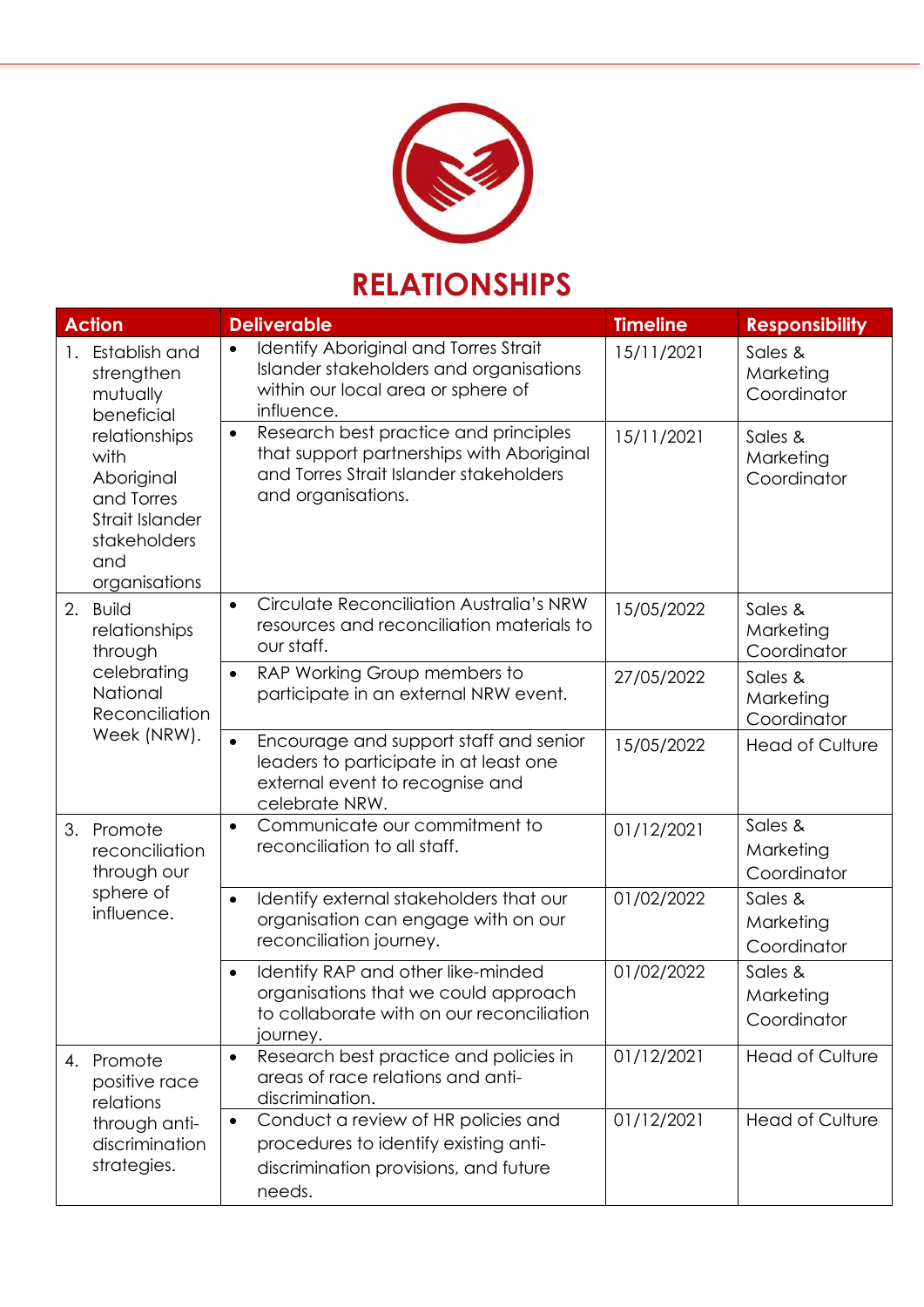

|                                                                                                                                                                                                            | <b>Action</b>                                                                                                                                                                                                     | <b>Deliverable</b>                                                                                                                                                                        | <b>Timeline</b>    | <b>Responsibility</b>               |
|------------------------------------------------------------------------------------------------------------------------------------------------------------------------------------------------------------|-------------------------------------------------------------------------------------------------------------------------------------------------------------------------------------------------------------------|-------------------------------------------------------------------------------------------------------------------------------------------------------------------------------------------|--------------------|-------------------------------------|
| 5.<br>Increase<br>understandin<br>g, value and<br>recognition of<br>Aboriginal<br>and Torres<br>Strait Islander<br>cultures,<br>histories,<br>knowledge,<br>and rights<br>through<br>cultural<br>learning. | Develop a business case for increasing<br>$\bullet$<br>understanding, value and recognition of<br>Aboriginal and Torres Strait Islander cultures,<br>histories, knowledge, and rights within our<br>organisation. | 01/02/2022                                                                                                                                                                                | Head of<br>Culture |                                     |
|                                                                                                                                                                                                            | Conduct a review of cultural learning<br>$\bullet$<br>needs within our organisation.                                                                                                                              | 01/02/2022                                                                                                                                                                                | Head of<br>Culture |                                     |
| 6.                                                                                                                                                                                                         | Demonstrate<br>respect to<br>Aboriginal<br>and Torres                                                                                                                                                             | Develop an understanding of the local<br>$\bullet$<br>Traditional Owners or Custodians of the<br>lands and waters within our organisation's<br>operational area.                          | 01/12/2021         | Sales &<br>Marketing<br>Coordinator |
|                                                                                                                                                                                                            | <b>Strait Islander</b><br>peoples by<br>observing<br>cultural<br>protocols.                                                                                                                                       | Increase staff's understanding of the<br>$\bullet$<br>purpose and significance behind cultural<br>protocols, including Acknowledgement of<br>Country and Welcome to Country<br>protocols. | 15/11/2021         | Sales &<br>Marketing<br>Coordinator |
|                                                                                                                                                                                                            |                                                                                                                                                                                                                   | Our company is currently exploring the<br>$\bullet$<br>option of including the Traditional<br>Landowners into the address lines of the<br>labels on our product shipments.                | 15/11/2021         | Sales &<br>Marketing<br>Coordinator |
| 7.                                                                                                                                                                                                         | <b>Build respect</b><br>for Aboriginal<br>and Torres<br><b>Strait Islander</b><br>cultures and<br>histories by<br>celebrating<br><b>NAIDOC</b><br>Week.                                                           | Raise awareness and share information<br>$\bullet$<br>amongst our staff about the meaning of<br>NAIDOC Week.                                                                              | 01/06/2022         | Sales &<br>Marketing<br>Coordinator |
|                                                                                                                                                                                                            |                                                                                                                                                                                                                   | Introduce our staff to NAIDOC Week by<br>$\bullet$<br>promoting external events in our local<br>area.                                                                                     | 27/06/2022         | Sales &<br>Marketing<br>Coordinator |
|                                                                                                                                                                                                            |                                                                                                                                                                                                                   | RAP Working Group to participate in an<br>$\bullet$<br>external NAIDOC Week event.                                                                                                        | 04/07/2022         | Head of<br>Culture                  |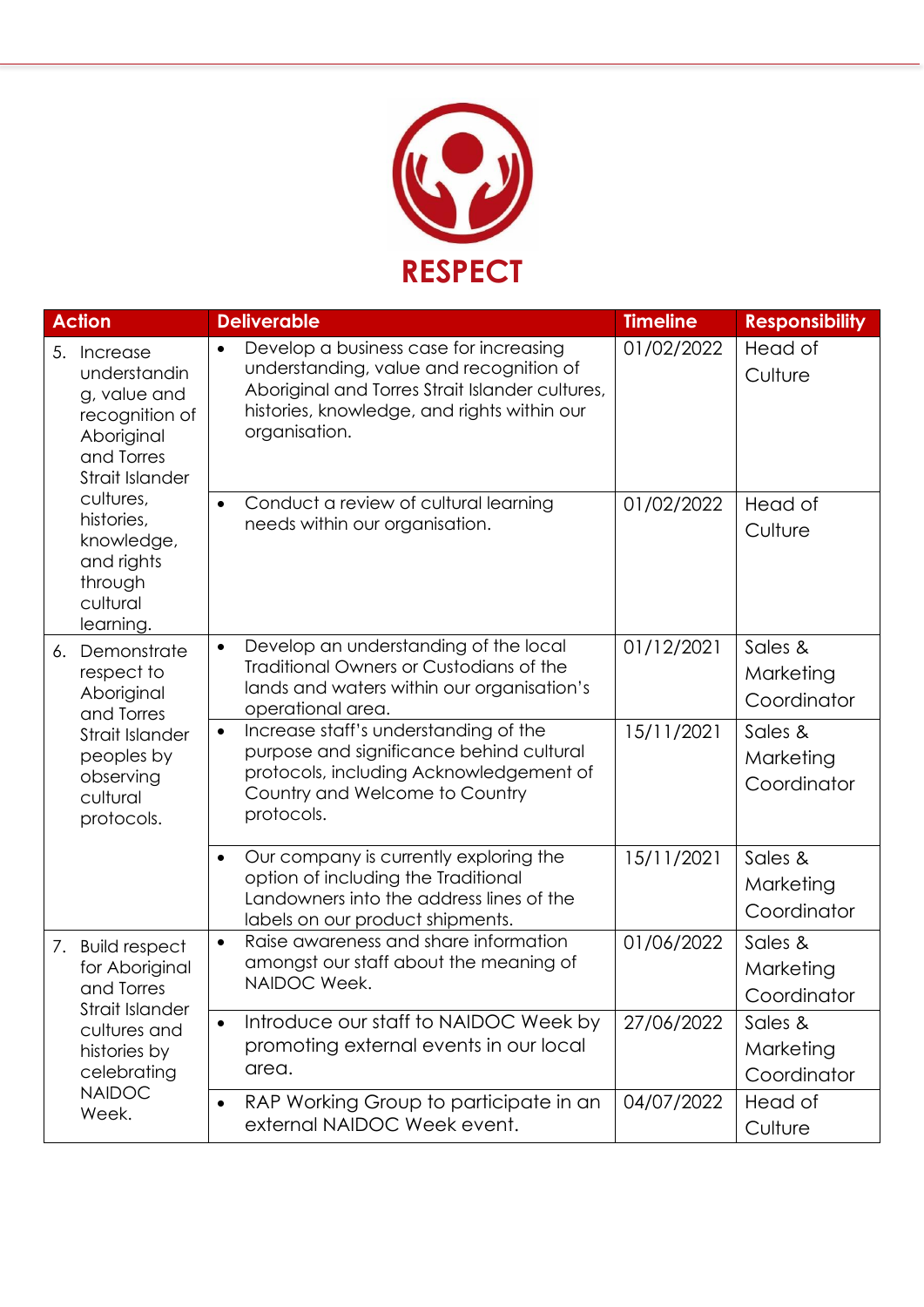

| <b>Action</b>                                                                                                               | <b>Deliverable</b>                                                                                                                                                                 | <b>Timeline</b> | <b>Responsibility</b>               |
|-----------------------------------------------------------------------------------------------------------------------------|------------------------------------------------------------------------------------------------------------------------------------------------------------------------------------|-----------------|-------------------------------------|
| Improve<br>8.<br>employment<br>outcomes by                                                                                  | Develop a business case for Aboriginal<br>$\bullet$<br>and Torres Strait Islander employment<br>within our organisation.                                                           | 01/02/2022      | Head of<br>Culture                  |
| increasing<br>Aboriginal<br>and Torres<br>Strait Islander<br>recruitment,<br>retention, and<br>professional<br>development. | <b>Build understanding of current Aboriginal</b><br>$\bullet$<br>and Torres Strait Islander staffing to inform<br>future employment and professional<br>development opportunities. | 01/02/2022      | Head of<br>Culture                  |
| 9.<br>Increase<br>Aboriginal<br>and Torres                                                                                  | Develop a business case for procurement<br>$\bullet$<br>from Aboriginal and Torres Strait Islander<br>owned businesses.                                                            | 01/02/2022      | Sales &<br>Marketing<br>Coordinator |
| Strait Islander<br>supplier<br>diversity to<br>support<br>improved<br>economic<br>and social<br>outcomes.                   | Investigate Supply Nation membership.<br>$\bullet$                                                                                                                                 | 01/12/2021      | Sales &<br>Marketing<br>Coordinator |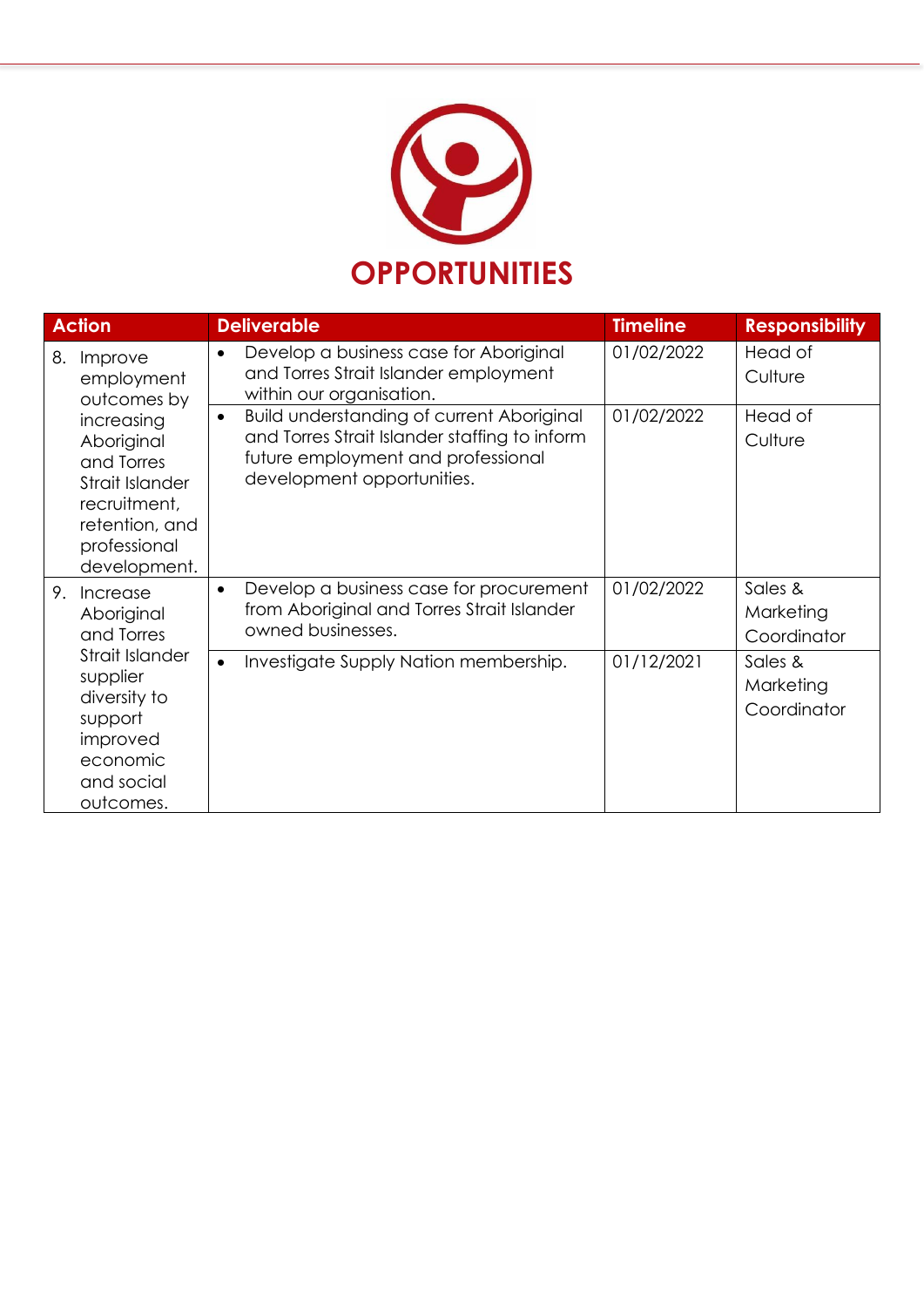

| <b>Action</b>                                                                                                                                                         | <b>Deliverable</b>                                                                                                  | <b>Timeline</b> | <b>Responsibility</b>               |
|-----------------------------------------------------------------------------------------------------------------------------------------------------------------------|---------------------------------------------------------------------------------------------------------------------|-----------------|-------------------------------------|
| 10. Establish and<br>maintain an<br>effective RAP                                                                                                                     | Maintain a RWG to govern RAP<br>$\bullet$<br>implementation.                                                        | 01/09/2022      | Sales &<br>Marketing<br>Coordinator |
| <b>Working Group</b><br>(RWG) to drive<br>governance of                                                                                                               | Draft a Terms reference for the RWG.<br>$\bullet$                                                                   | 01/12/2021      | Head of<br>Culture                  |
| the RAP.                                                                                                                                                              | Establish Aboriginal and Torres Strait<br>$\bullet$<br>Islander representation on the RWG.                          | 01/09/2022      | Sales &<br>Marketing<br>Coordinator |
| 11. Provide<br>appropriate<br>support for                                                                                                                             | Review resource needs for RAP<br>$\bullet$<br>implementation.                                                       | 01/09/2022      | Sales &<br>Marketing<br>Coordinator |
| effective<br>implementation<br>of RAP                                                                                                                                 | Engage senior leaders in the delivery of<br>$\bullet$<br>RAP commitments.                                           | 15/11/2021      | Head of<br>Culture                  |
| commitments.                                                                                                                                                          | Define appropriate systems and<br>$\bullet$<br>capability to track, measure and report<br>on RAP commitments.       | 01/02/2022      | Sales &<br>Marketing<br>Coordinator |
| 12. Build<br>accountability<br>and<br>transparency<br>through<br>reporting RAP<br>achievements,<br>challenges, and<br>learnings both<br>internally and<br>externally. | Complete and submit the annual RAP<br>$\bullet$<br>Impact Measurement Questionnaire to<br>Reconciliation Australia. | 01/09/2022      | Sales &<br>Marketing<br>Coordinator |
| 13. Continue our<br>reconciliation<br>journey by<br>developing our<br>next RAP.                                                                                       | Register via Reconciliation Australia's<br>$\bullet$<br>website to begin developing our next<br>RAP.                | 01/09/2022      | Sales &<br>Marketing<br>Coordinator |